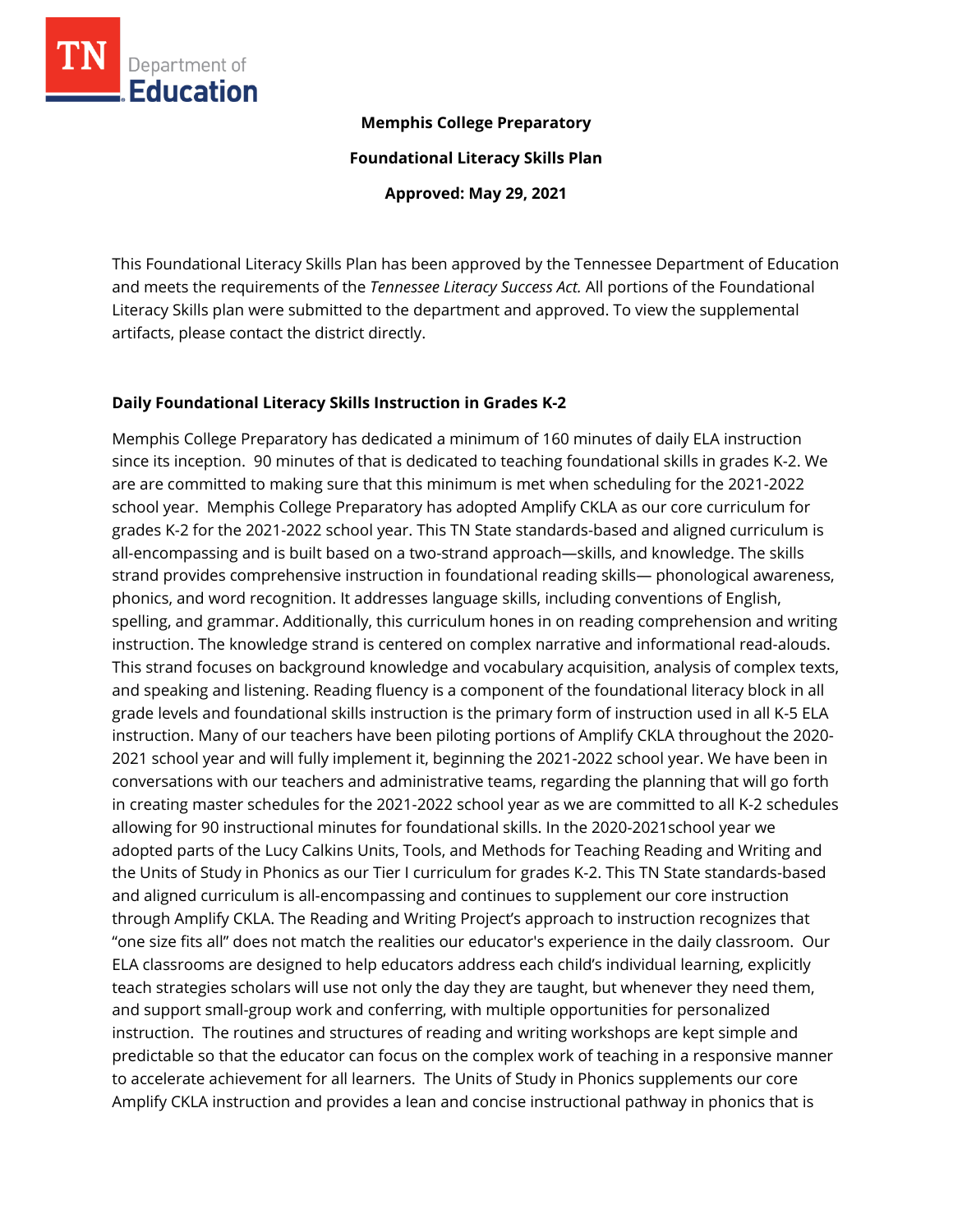Department of Education

realistic and doable, and that taps into kids' skills and energy for tackling the fabulous challenge of learning to read and write, and introduce high-leverage phonics concepts and strategies in a way that keeps pace with scholars' reading and writing and helps them understand when, how, and why they can use phonics to read and write. In addition to Amplify CKLA and Units of Study we also will be supplementing instruction with Heggerty phonemic awareness and Orton Gillingham.

## **Daily Foundational Literacy Skills Instruction in Grades 3-5**

Memphis College Preparatory has dedicated a minimum of 120 minutes of daily ELA instruction since its inception for grades 3 – 5. 45 minutes of that block is dedicated to foundational skills. We ae are committed to making sure that this minimum is met when scheduling for the 2021-2022 school year. Memphis College Prep has adopted Amplify CKLA as our core curriculum for grades 3-5 for the 2021-2022 school year. For grades 3-5, through an integrated strand approach, students will practice reading, writing, speaking, listening, grammar, spelling and morphology through the lessons within each unit. This curriculum also engages learners in fluency, reading comprehension, and vocabulary. In the 2020-2021 school year, Memphis College Preparatory fully adopted the Lucy Calkins Units, Tools, and Methods for Teaching Reading and Writing and the Units of Study in Phonics as our Tier I curriculum for grades 3-5. This TN State standards-based and aligned curriculum is all encompassing and builds off the work of foundational literacy in grades K-2 to build strong and independent readers and writers. Our ELA classrooms are designed to help educators address each child's individual learning, explicitly teach strategies scholars will use not only the day they are taught, but whenever they need them, and support small-group work and conferring, with multiple opportunities for personalizing instruction. The routines and structures of reading and writing workshop are kept simple and predictable so that the educator can focus on the complex work of teaching in a responsive manner to accelerate achievement for all learners.

## **Approved Instructional Materials for Grades K-2**

Amplify - K-5 Core Knowledge Language Arts

### **Approved Instructional Materials for Grades 3-5**

Amplify - K-5 Core Knowledge Language Arts

### **Additional Information about Instructional Materials**

In addition to Amplify CKLA and Units of Study we also will be supplementing instruction with Heggerty phonemic awareness and Orton Gillingham.

# **Universal Reading Screener for Grades K-5. This screener complies with RTI<sup>2</sup>and Say Dyslexia requirements.**

We use the full suite of assessments for FastBridge Learning.

### **Intervention Structure and Supports**

Memphis College Preparatory has 45-60 intervention minutes daily for each grade level (See attached sample schedules.) We have an ELA/math interventionist that specifically support our most struggling scholars, those that have been identified as Tier 3. Grade level educators also support